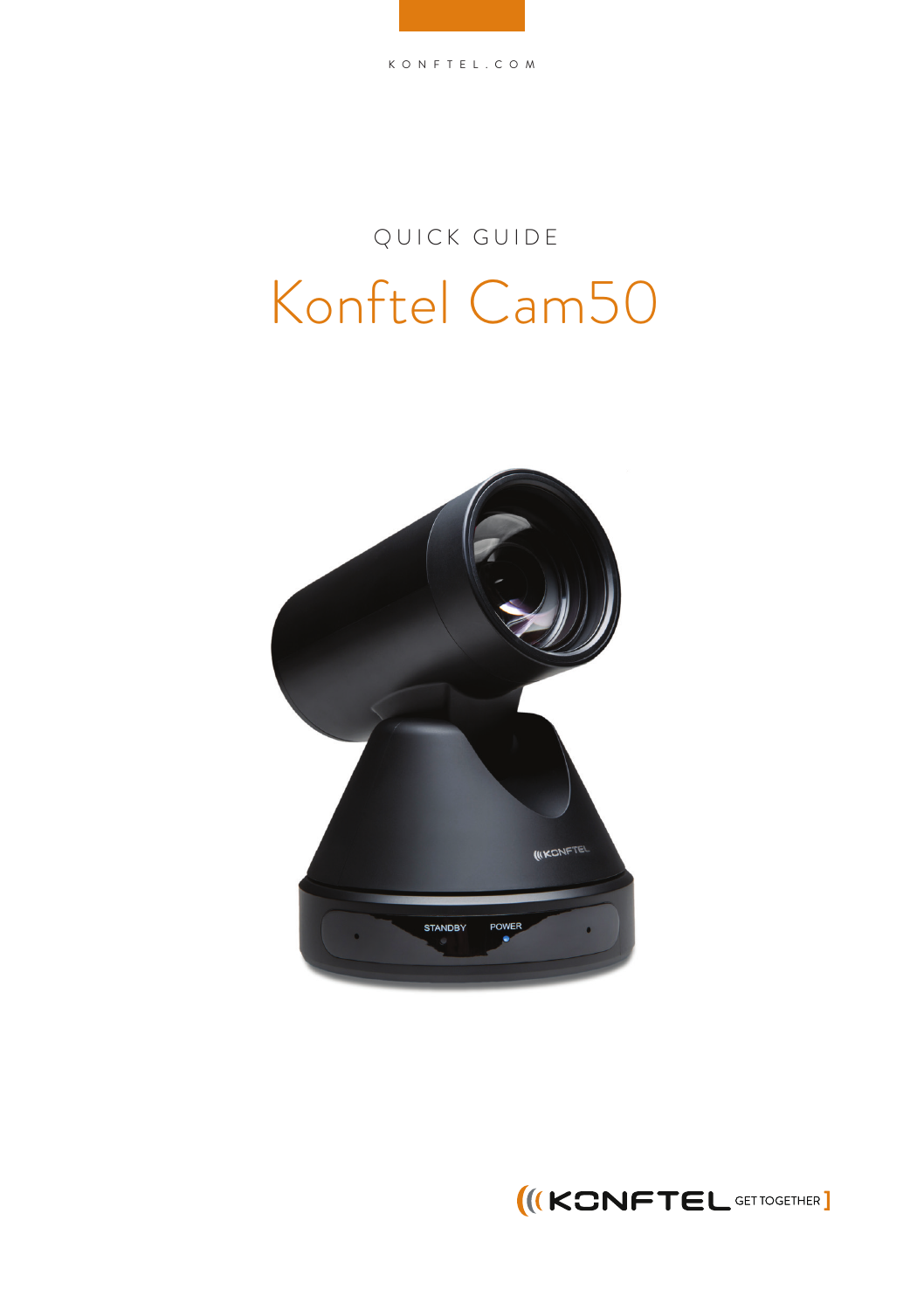





**Konftel Cam50 Remote Control**

**2x Batteries AAA**







**Wall mount**

AC Power Adapter **Power Cable** 







**USB Cable**

**Quick Guide Safety Information**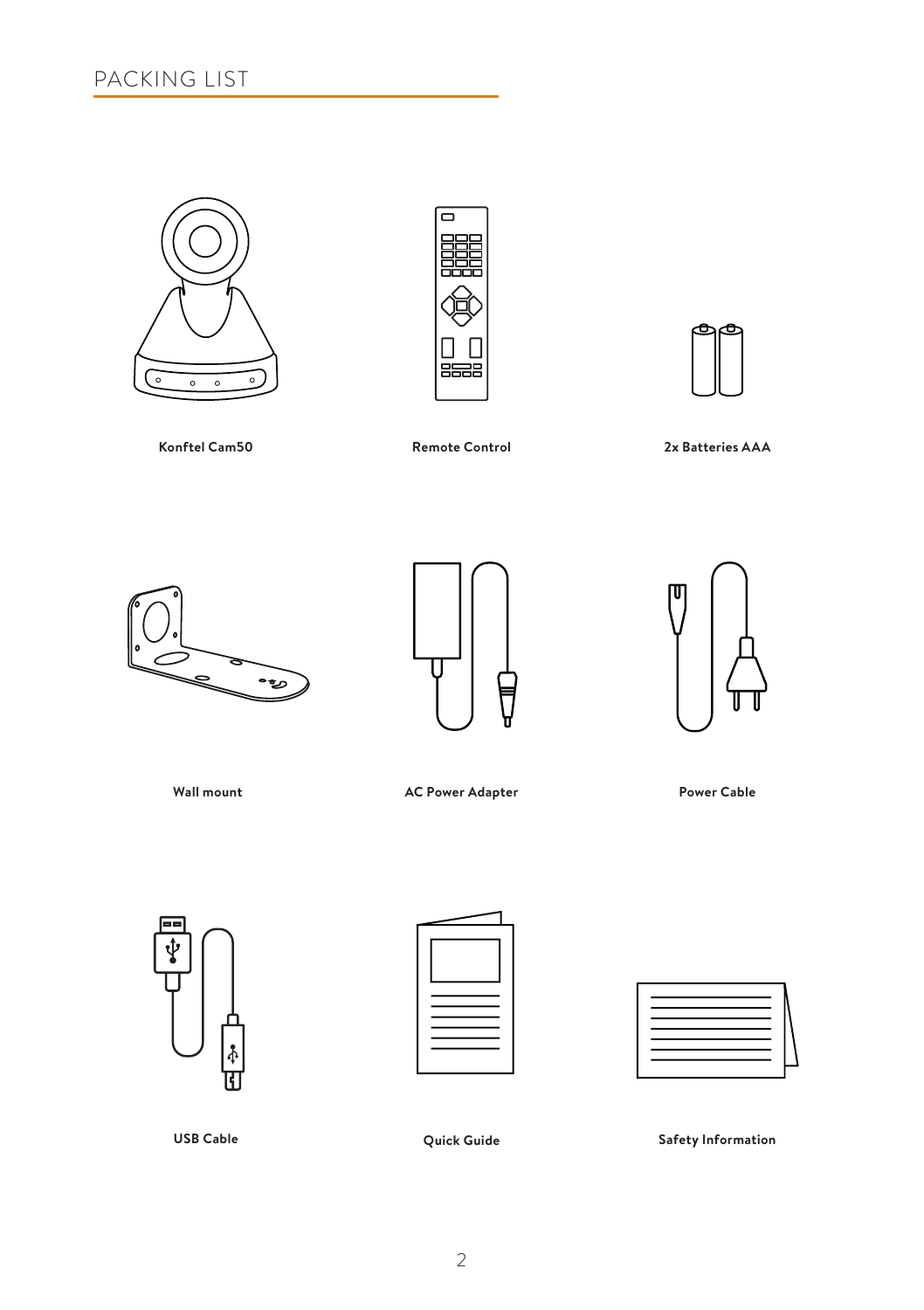